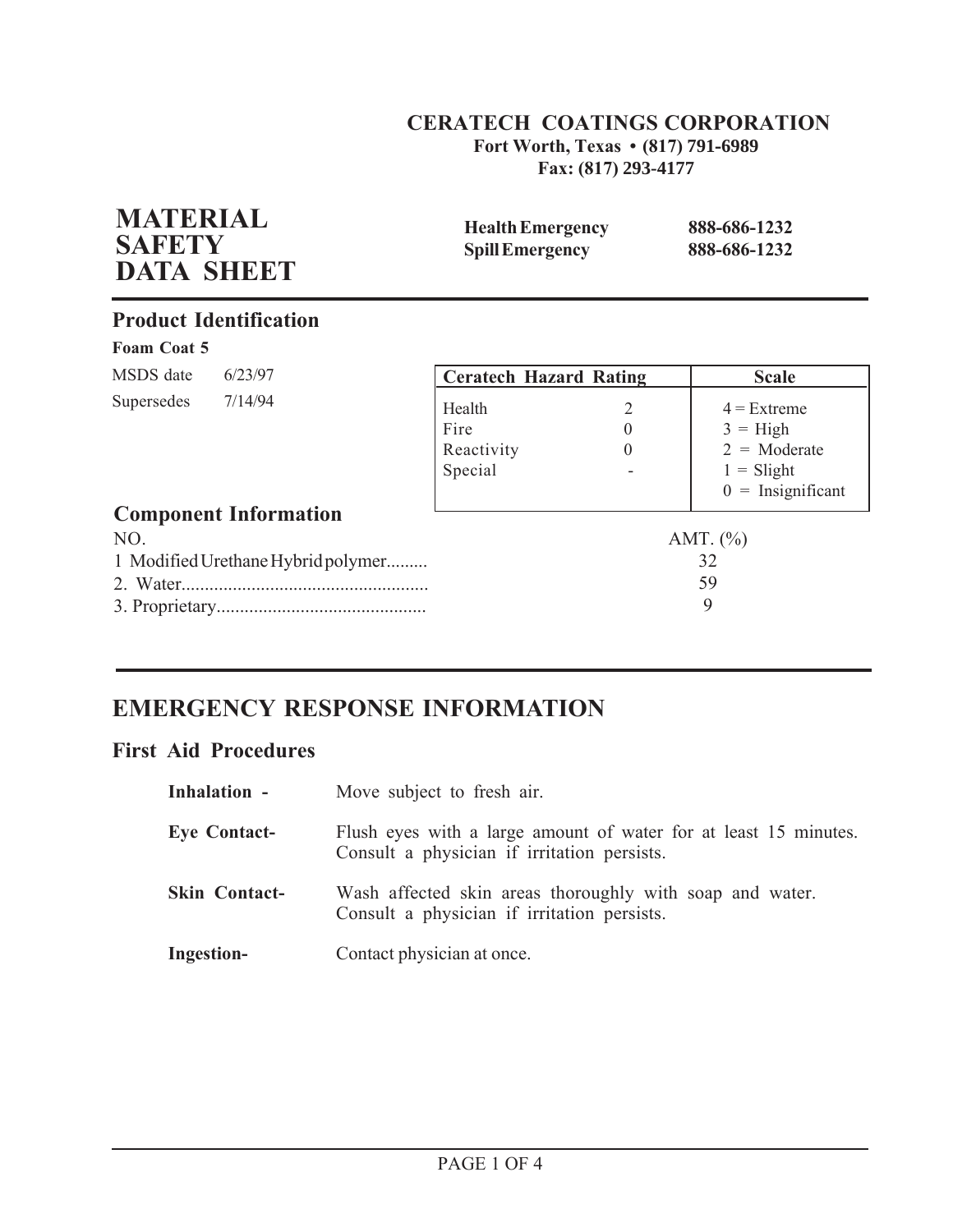### **SPILL OR LEAK HANDLING INFORMATION**

| <b>Personal Protection -</b> | Appropriate protective equipment must be worn when handling a spill<br>of this material. See the PERSONAL PROTECTION MEASURES<br>Section for recommendations. If exposed to material during clean-up<br>operations, see the FIRST AID PROCEDURES Section for actions to<br>follow.                                                                      |
|------------------------------|---------------------------------------------------------------------------------------------------------------------------------------------------------------------------------------------------------------------------------------------------------------------------------------------------------------------------------------------------------|
| <b>Procedures -</b>          | Keep spectators away. Floor may be slippery; use care to avoid falling.<br>Contain spills immediately with inert materials (e.g. sand, earth).<br>Transfer liquids and solid diking material to separate suitable containers<br>for recovery or disposal. CAUTION: Keep spills and cleaning runoff out<br>of municipal sewers and open bodies of water. |

## **HAZARD INFORMATION**

*The health effects of this product have not been tested. The following information is based on the hazards of its components.*

### **HEALTH EFFECTS FROM OVEREXPOSURE**

| <b>Primary Routes of Exposure-</b>   | Inhalation<br>Eye Contact<br><b>Skin Contact</b>                                                                                                      |
|--------------------------------------|-------------------------------------------------------------------------------------------------------------------------------------------------------|
| <b>Inhalation-</b>                   | Inhalation of vapor or mist can cause the following: headache<br>- nausea - irritation of nose, throat and lungs, dizziness.                          |
| <b>Eye Contact -</b>                 | Direct contact with material can cause the following: slight<br>irritation.                                                                           |
| <b>Skin Contact-</b>                 | Prolonged or repeated skin contact can cause the following:<br>slight skin irritation.                                                                |
| <b>FIRE AND EXPLOSIVE PROPERTIES</b> |                                                                                                                                                       |
|                                      | Auto-ignition temperatureNot Applicable<br>Lower explosive limitNot Applicable<br>Upper Explosive limitNot Applicable                                 |
| <b>REACTIVITY INFORMATION</b>        |                                                                                                                                                       |
| <b>Instability-</b>                  | This material is considered stable. Coagulation may occur following<br>freezing, thawing or boiling.                                                  |
| <b>Hazardous Polymerization-</b>     | Product will not undergo polymerization.                                                                                                              |
| Incompatibility-                     | This product should not come in contact with mineral acids (i.e.<br>sulfuric, phosphoric, etc.); Alkalis (i.e. Sodium or Potassium<br>Hydroxide etc.) |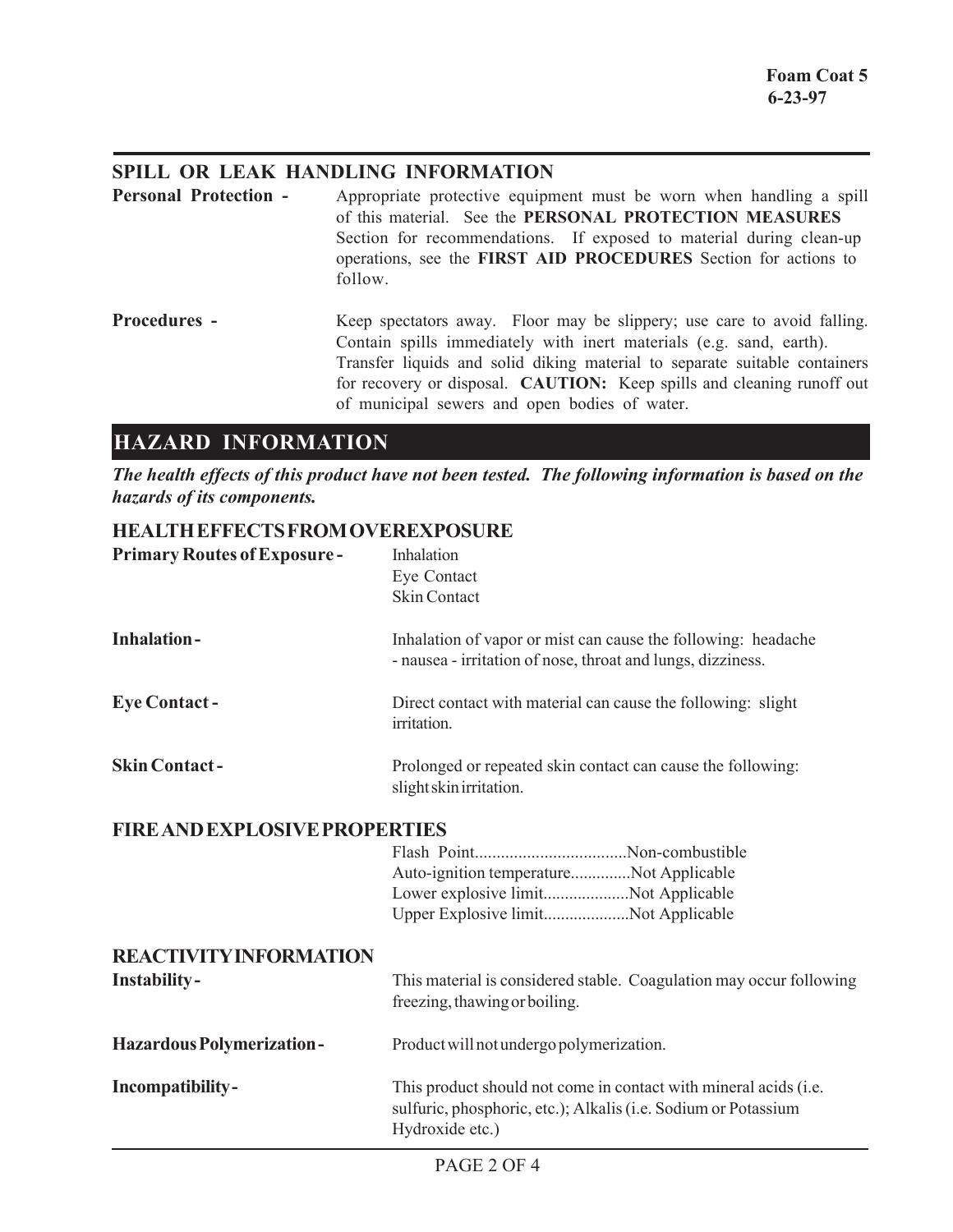# **ACCIDENT PREVENTION INFORMATION COMPONENT EXPOSURE INFORMATION**

## **Component Information**

| No. | Amt. $(\% )$ |
|-----|--------------|
|     |              |
|     | 59           |
|     |              |

#### **EXPOSURE LIMIT INFORMATION**

| Component    | <b>CERATECH</b> | <b>OSHA</b> | <b>ACGIH</b> |
|--------------|-----------------|-------------|--------------|
| Units<br>No. | TWA STEL        | TWA STEL    | TWA STEL     |
|              | none            | none        | none         |
|              | none            | none        | none         |
| ∼.           | none            | none        | none         |
|              | none            | none        | none         |
| J.           | none            | none        | none         |
|              | none            | none        | none         |
|              |                 |             |              |

#### **PERSONAL PROTECTION MEASURES**

| <b>Respiratory Protection -</b> | None required under normal operating conditions. When mist occurs<br>during spraying operations, wear a MSHA/NIOSH - approved (or<br>equivalent) disposable half-mask dust/mist respirator. |
|---------------------------------|---------------------------------------------------------------------------------------------------------------------------------------------------------------------------------------------|
| <b>Eye Protection -</b>         | Use chemical splash goggles (ANSI Z87.1 or approved equivalent).                                                                                                                            |
| <b>Hand Protection -</b>        | The glove(s) listed below may provide protection against permeation.<br>Gloves of other chemically resistant materials may not provide adequate<br>protection: Neoprene.                    |

### **STORAGE AND HANDLING INFORMATION**

**Storage Conditions -** Keep from freezing; material may coagulate. The minimum recommended storage temperature for this material is 1°C/34°F. The maximum temperature for this material is 49°C/120°F.

### **SUPPLEMENTAL INFORMATION TYPICAL PHYSICAL PROPERTIES**